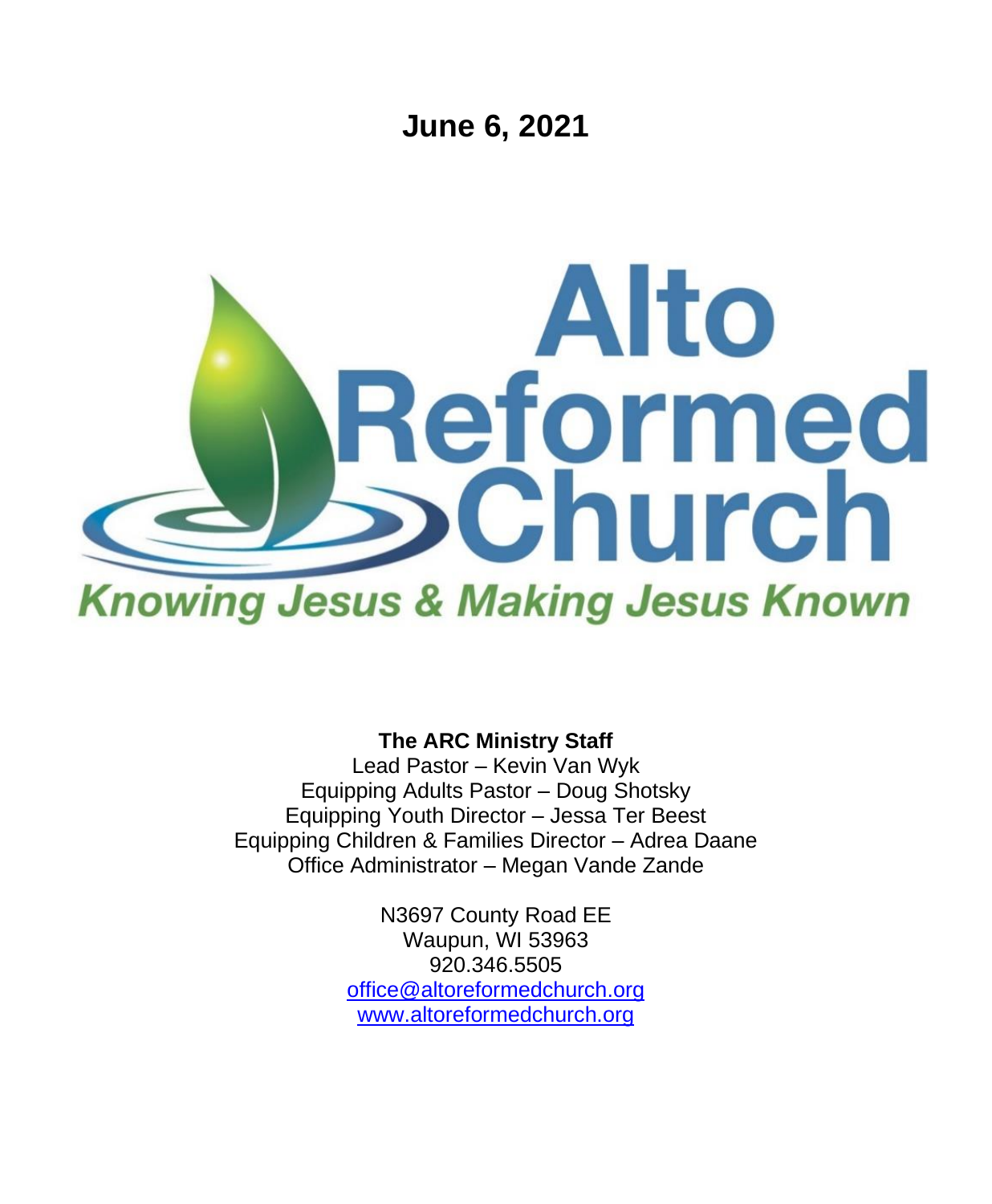## **We Approach God**

Welcome & Announcements Men's Chorus – "All o' My Sins are Taken Away" Praise Singing "Amazing Love" "Jesus Loves Me"

Nicene Creed Congregational Prayer

### **We Hear God's Word**

Message – How to Not Blow Up Your Life Scripture – Daniel 6:3-4

### **We Respond to God**

Prayer Communion "Jesus Messiah" "How Deep the Father's Love for Us"

Class of 2021 Recognition "The Blessing"

**Blessing** 

**Nicene Creed.** The confession of faith originated at the Council of Nicaea (325) and noteworthy for its trinitarian and christological formulations. Later confirmed and modified (perhaps at the Council of Constantinople in 381), it is generally considered the primary statement of Christian orthodoxy and the doctrinal basis for Christian unity.

Provance, B. S. (2009). In *[Pocket Dictionary of Liturgy & Worship](https://na01.safelinks.protection.outlook.com/?url=https%3A%2F%2Fref.ly%2Flogosres%2Fpcktdctltrwrshp%3Fref%3DPage.p%2B90%26off%3D1101&data=04%7C01%7C%7C12e39c46ee1640869a1008d9276cc85d%7C84df9e7fe9f640afb435aaaaaaaaaaaa%7C1%7C0%7C637584170433802322%7CUnknown%7CTWFpbGZsb3d8eyJWIjoiMC4wLjAwMDAiLCJQIjoiV2luMzIiLCJBTiI6Ik1haWwiLCJXVCI6Mn0%3D%7C1000&sdata=Gc3gaKQtpMDVv72dNs11S83hH8qPXfDcZoEnAUREDNM%3D&reserved=0)* (p. 90). Downers Grove, IL: IVP Academic.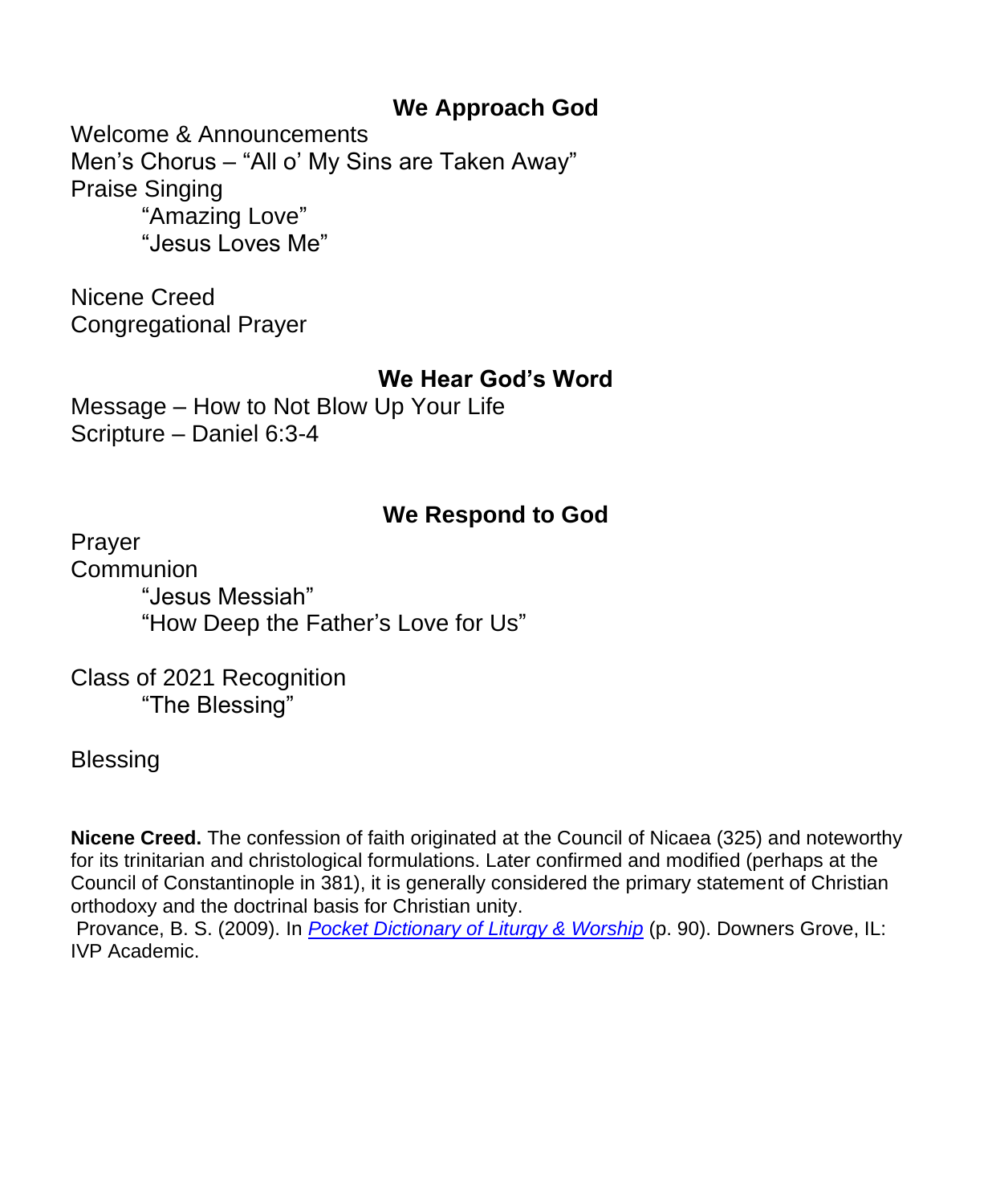

#### **How To Not Blow Up Your Life**

*<sup>3</sup> Now Daniel so distinguished himself among the administrators and the satraps by his exceptional qualities that the king planned to set him over the whole kingdom.* <sup>4</sup> At this, the administrators and the satraps tried to find grounds for charges against Daniel in his conduct of *government affairs, but they were unable to do so. They could find no corruption in him, because he was trustworthy and neither corrupt nor negligent. (Daniel 6:3-4 NIV 84)*

#### **What was exceptional about Daniel?**

Daniel was exceedingly \_\_\_\_\_\_\_\_, morally wise, \_\_\_\_\_\_\_\_\_, righteous and conscientious.

#### **What resulted from his being exceptional?**

| P |  |
|---|--|
| P |  |
| P |  |

#### **What caused Daniel to be exceptional?**

God's \_\_\_\_\_\_\_\_\_\_\_ (Dan. 1:17; 2:23)

Daniel's \_\_\_\_\_\_\_\_\_\_\_\_ (Dan. 6:10; 9:2-3)

#### **Application:** How do you not blow up your life?

*Just as it is written in the Law of Moses, all this disaster has come on us, yet we have not sought the favor of the Lord our God by turning from our sins and giving attention to your truth. (Dan. 9:13 NIV)*

Devote yourself to daily **Example 2** and Bible reading.

THE NICENE CREED

We believe in one God, the Father, the Almighty, maker of heaven and earth, of all that is, seen and unseen.

We believe in one Lord, Jesus Christ, the only Son of God, eternally begotten of the Father, God from God, Light from Light,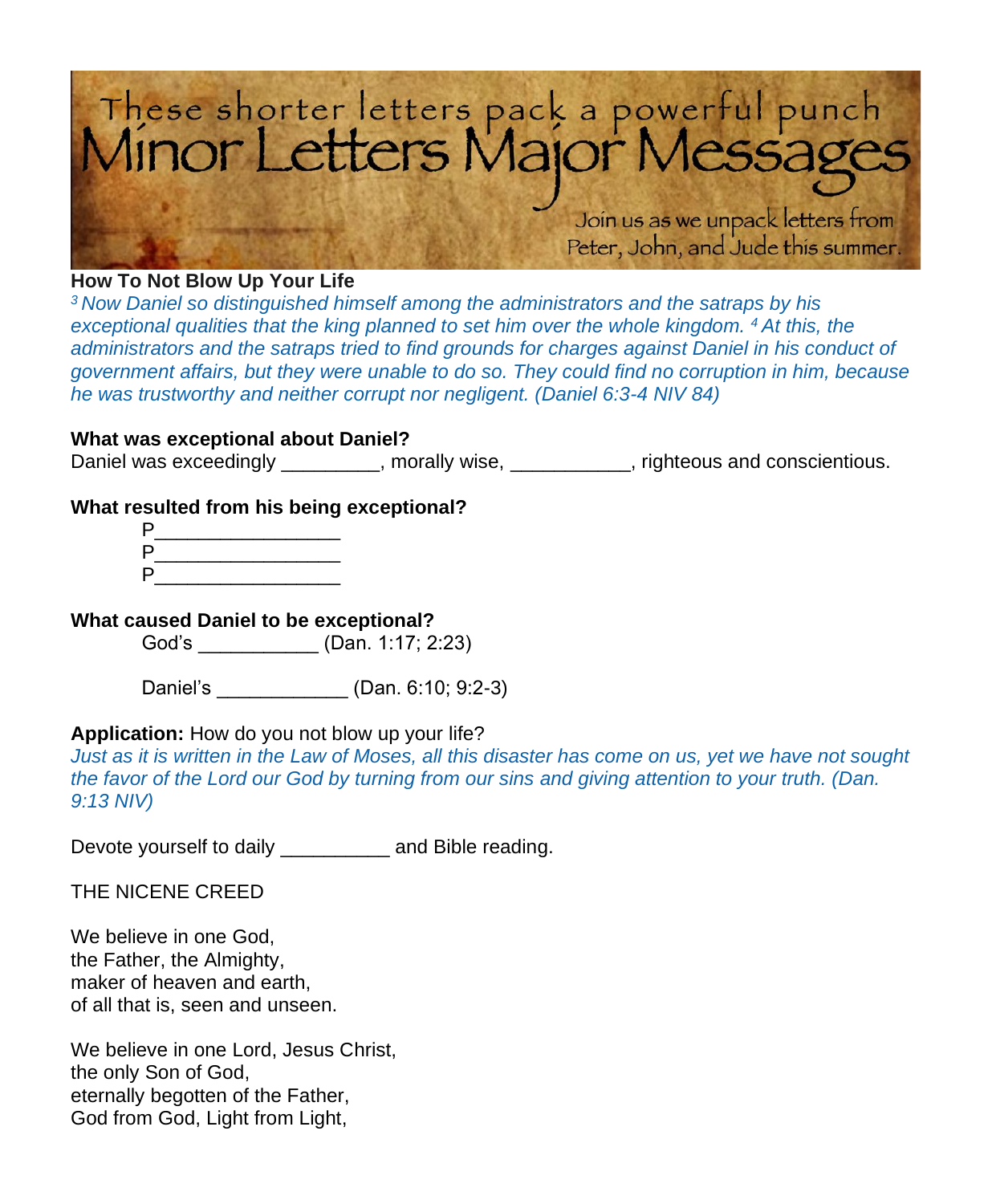true God from true God, begotten, not made, of one Being with the Father;

through him all things were made. For us and for our salvation he came down from heaven, was incarnate of the Holy Spirit and the Virgin Mary and became truly human. For our sake he was crucified under Pontius Pilate; he suffered death and was buried. On the third day he rose again in accordance with the Scriptures; he ascended into heaven and is seated at the right hand of the Father. He will come again in glory to judge the living and the dead, and his kingdom will have no end.

We believe in the Holy Spirit, the Lord, the giver of life, who proceeds from the Father and the Son, who with the Father and the Son is worshiped and glorified. who has spoken through the prophets. We believe in one holy catholic and apostolic Church. We acknowledge one baptism for the forgiveness of sins. We look for the resurrection of the dead, and the life of the world to come. Amen.

#### **Who May Participate In Communion?**

"We welcome all those who are displeased with themselves because of their sins, but who nevertheless trust that their sins are pardoned and that their remaining weakness is covered by the suffering and death of Christ, and who also desire more and more to strengthen their faith and to lead a better life. Hypocrites and those who are unrepentant, however, eat and drink judgment on themselves." (Heidelberg Catechism Q&A 81; 1 Cor. 10:19-22; 11:26-32)

Paul challenges believers to participate in communion in a manner that is sincere and authentic. He writes to the church in Corinth…

*"Eat the bread or drink the cup of the Lord in the right way. Don't do it in a way that isn't worthy of him. If you do, you will be guilty. You'll be guilty of sinning against the body and blood of the Lord. Everyone should take a careful look at themselves before they eat the bread and drink from the cup." (1 Cor. 11:27-28 NIRV)*

So, we welcome any who are trusting in Jesus to forgive their sins to participate in the Lord's Supper. If your child understands the above statement they too are welcome to the table. As well we want to urge those who trust Jesus to join with us in ministry as active confessing members. Check out "Discovering Membership" online or at the information table.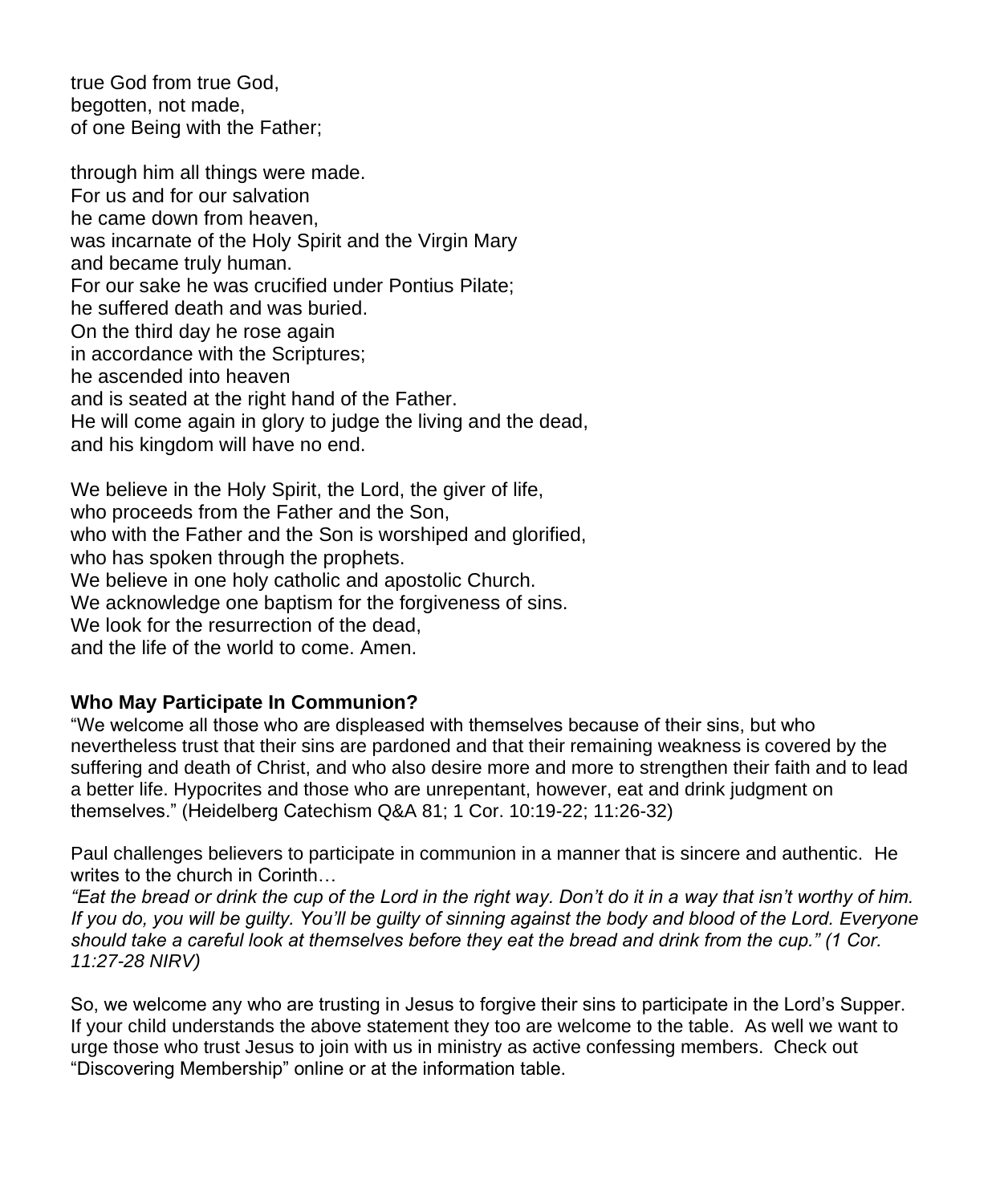# *Upcoming Events*

- **Jun 6** 9:30am Pastor Kevin, Communion, Senior Recognition
- **Jun 7** 6:00pm Middle School Bible Study
	- 7:00pm High School/Young Adult Bible Study
- **Jun 8** 8:00am Prayer Meeting
	- 7:00pm Consistory Meeting
- **Jun 9** 6:00pm Equipping Adults Team Meeting
- **Jun 13** 9:30am Pastor Doug, Summer JAM 6:30pm – Middle School Bonfire

## *Youth News*

**Monday night Bible Studies** start tomorrow! 6-7 for middle school, 7-8 for high school. We'll meet in the youth room to start for middle school but students can be picked up on the hill. High school will start on the hill but can be picked up by the youth room.

**Reminder: Fill out your Mission Trip and Lifest forms** ASAP and put the check in the Equipping Youth mailbox. Thanks!

**Mark it on the calendar:** High School Color Wars will be Wednesday June 16, 7:30-9pm!

# *Bulletin Board News*

**Offering** may be placed in one of the three white offering boxes located in the lobby. Upcoming benevolent schedule: 6/6 Missionary Salary, 6/13 Bible League International, 6/20 Missionary Salary.

**Congrats** to Pastor Ted & Julie Medema as they celebrate their 66<sup>th</sup> wedding anniversary on June 10<sup>th</sup>.

# *Opportunities to Get Involved*

**Summer JAM** – All 3 year olds – incoming 5<sup>th</sup> graders are invited to join us for Summer JAM (Jesus and Me) during the service every  $2<sup>nd</sup>$  Sunday of June, July & August. Kids will be invited to the basement before the sermon starts for games, activities or crafts focused around a Bible lesson just for kids (split into PreK & elementary groups).